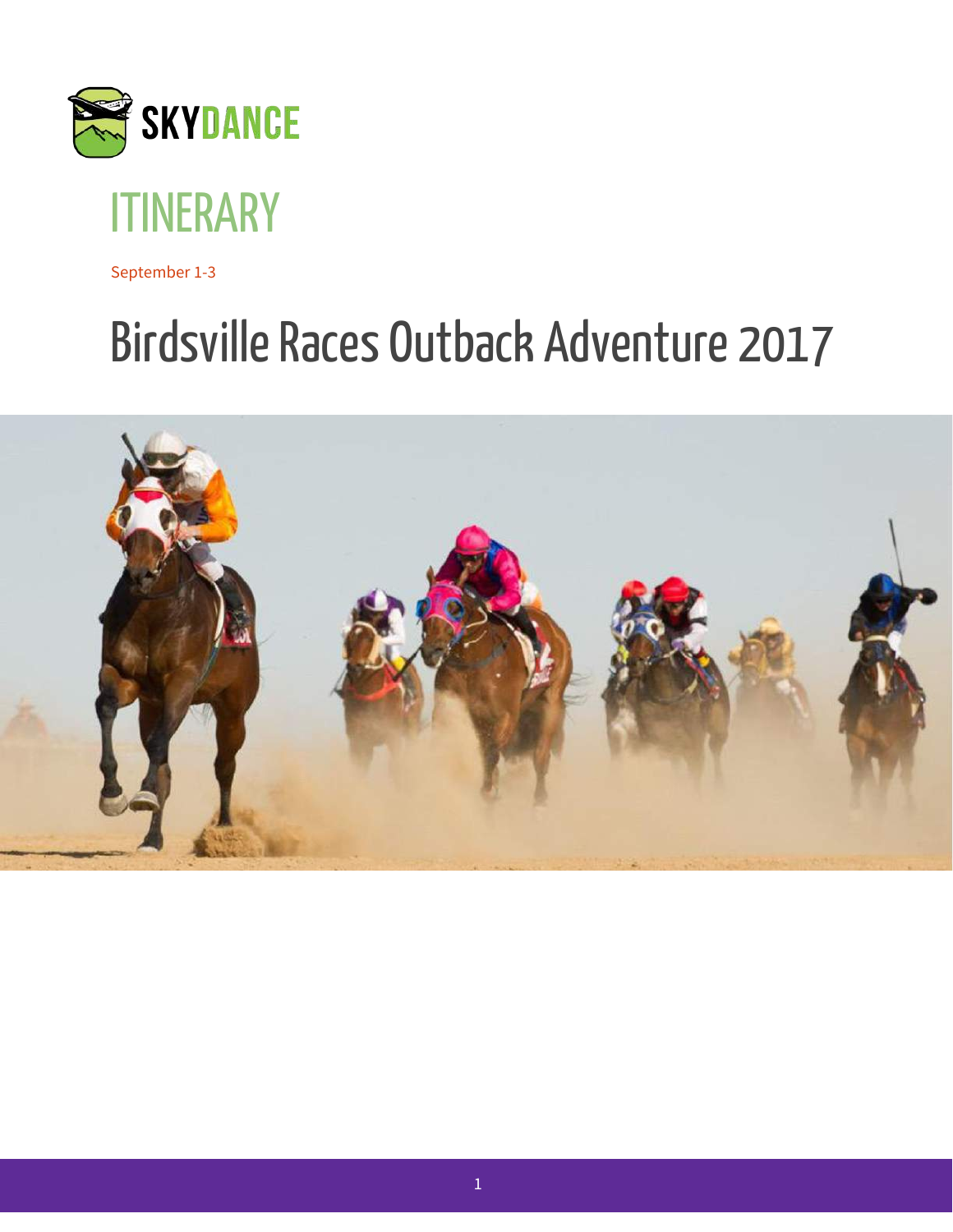

#### DAY 1. OUTBACK ADVENTURE

First thing: Wake up and gush with excitement knowing you are about to have an amazing sky, ground and water adventure over the next three days! Next, arrive at our corporate headquarters (AKA the Archerfield Jet Base), meet and greet hosts and pilots, and enjoy a breakfast spread and coffee. While enjoying these delicacies admire the original Qantas hangar and our aircraft for the adventures ahead of you.



Once everyone is introduced and refreshed, you will experience a safety briefing before boarding for Longreach, with a slight diversion to Roma for fuel and snacks. We aim to limit the flight to two hours, allowing ample stretching and refreshment time.

On arrival at Longreach, we park the aircraft outside the Qantas Museum and head straight into a wing walk tour on a Boeing 747!

From wing walking, you have the opportunity to explore the museum further before a sumptuous lunch.

Early afternoon, we make our way to the iconic Stockman's Hall of Fame, a must see monument and museum of the Australian outback.

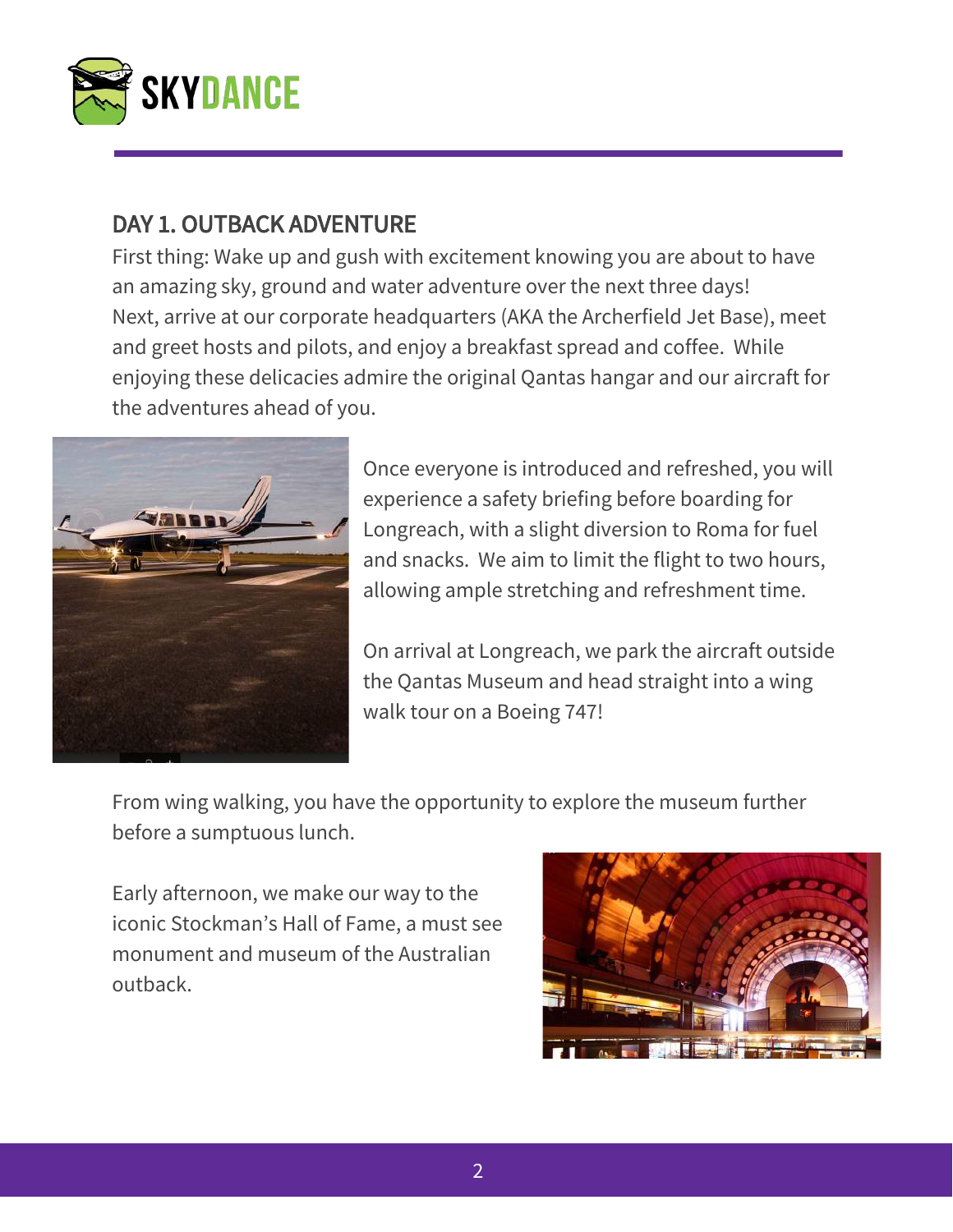

## LONGREACH AFTERNOON

Mid afternoon, we have the opportunity to explore our unique accommodation

for the evening, the Outback Pioneers lodgings. Enjoy a drink on the rustic verandahs or for the adventurous, enjoy the outdoor claw-foot bathtubs to sit and soak away the afternoon.

Late afternoon, you will meet for a truly special experience on-board a paddle boat,

enjoying platters of snacks as the sun sets over the mirror finish of the Thomson River. On return, we experience an authentic outback dining experience, barefoot bush poetry and a spectacular Sound and Light picture show.

After the Outback spectacular, we return to our comfortable and rustic accommodation to be race ready for the Birdsville Cup.





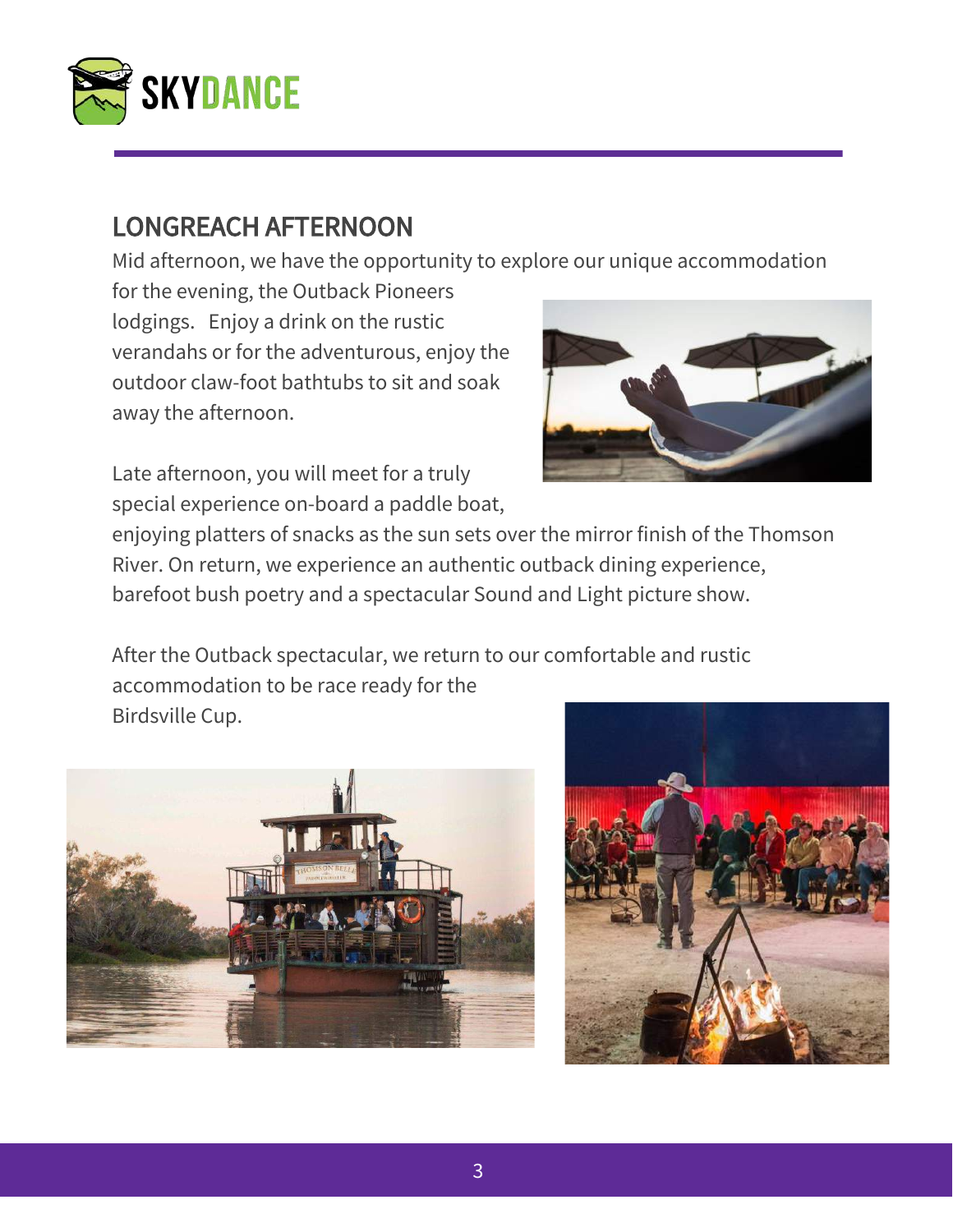

## DAY 2 BIRDSVILLE CUP

For those adventurous few, sunrise is at a civilized hour of 6:33 AM, followed by a leisurely breakfast. A variety of options for breakfast, a platter of continental and cooked options is provided for each guest.

Checkout is at 7:45, followed by a shuttle to the airport to board your waiting aircraft. We leave Longreach behind, taking to the skies for Birdsville.

On arrival, you are permitted to provide a royal wave to the Birdsville pub as you

depart the aircraft, and have the opportunity to meet and greet some locals. Feel free to enjoy the local culinary masterpiece - the camel pie!

You will board a private bus for a short ride to the Birdsville racetrack and can begin mingling and experiencing this one of kind, bucket list busting event.



This is the showstopper, we will set you loose on the Birdsville cup community to create amazing memories.

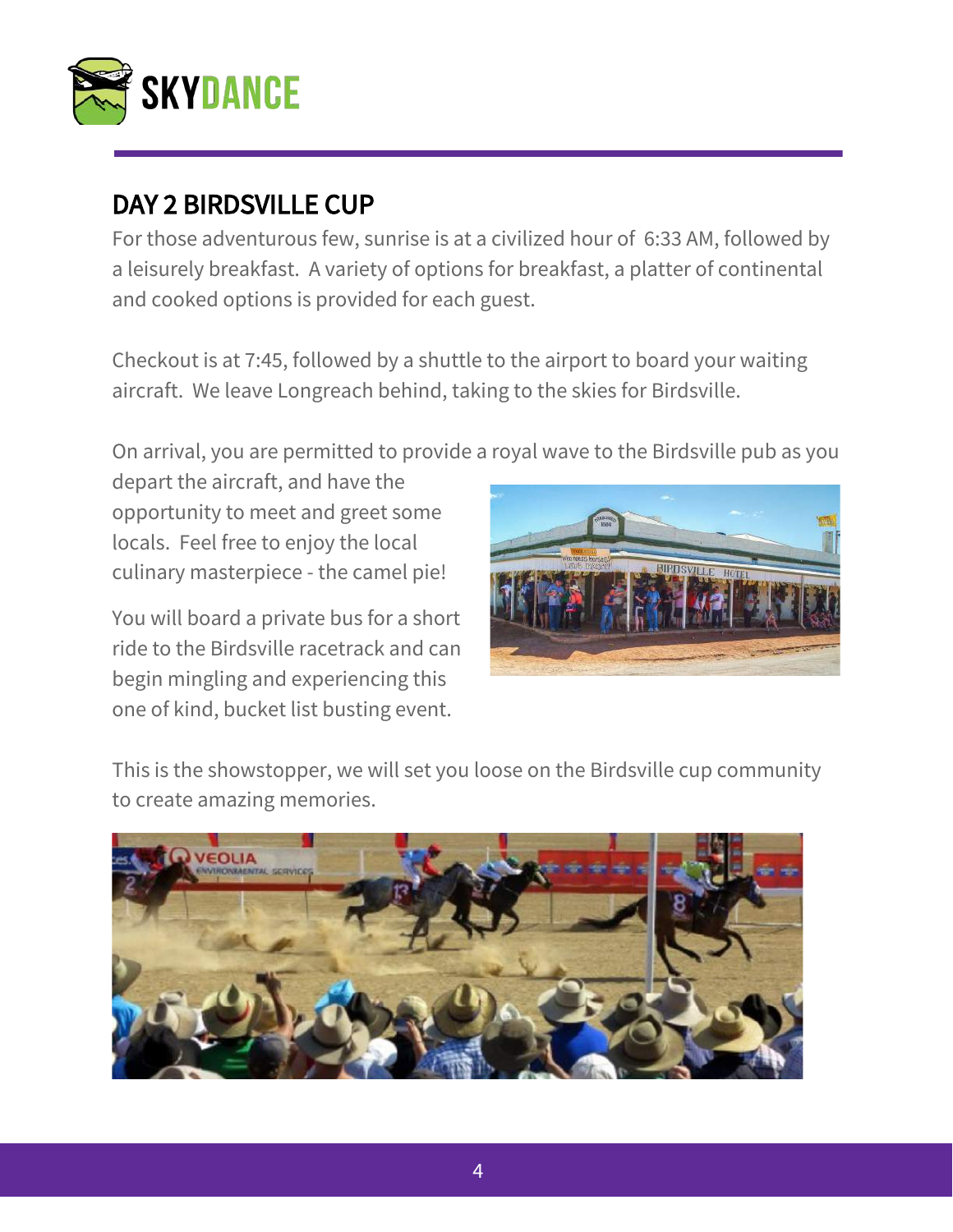

## POST RACE ACTIVITIES

After the race program has finished, you will have free reign to explore the town and activities of Birdsville. There is so much culture and a variety of iconic activities available to explore.





In the evening, rather than sleeping in a dusty tent on the ground, you will board the aircraft for a short evening flight to the outback town of Windorah. The Windorah Western Star Hotel will remain open late for us, allowing us to enjoy our last evening festivities before welcome sleep.



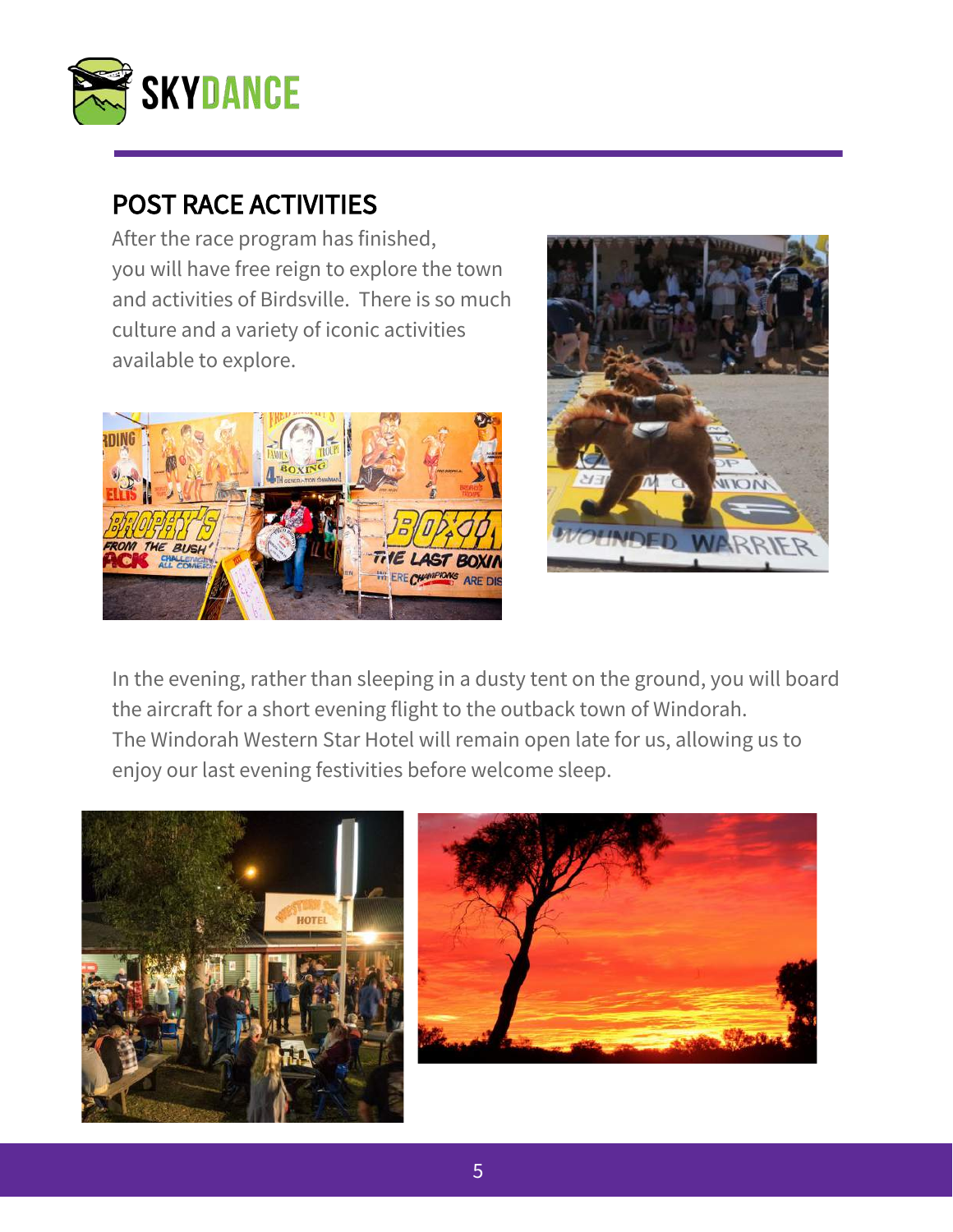

## DAY 3. THE RETURN HOME

Our last day of this adventure, while we advise sleeping in, the enthusiastic can

enjoy sunrise at 6:40AM over Windorah.

Breakfast is available from 7:00AM. You have the option to take the morning easy, or explore the local information centre and museum. For those technically or environmentally minded, there is a solar farm that is sure to interest. There are water-holes and walking

tracks for those seeking more adventure.

We depart Windorah for Archerfield after 10:00, stopping in Charleville to stretch our legs, before returning home.



Everyone can meet in the Archerfield Jet Base to share photos and phone numbers with new friends before returning to the "real world."

Until the next adventure....